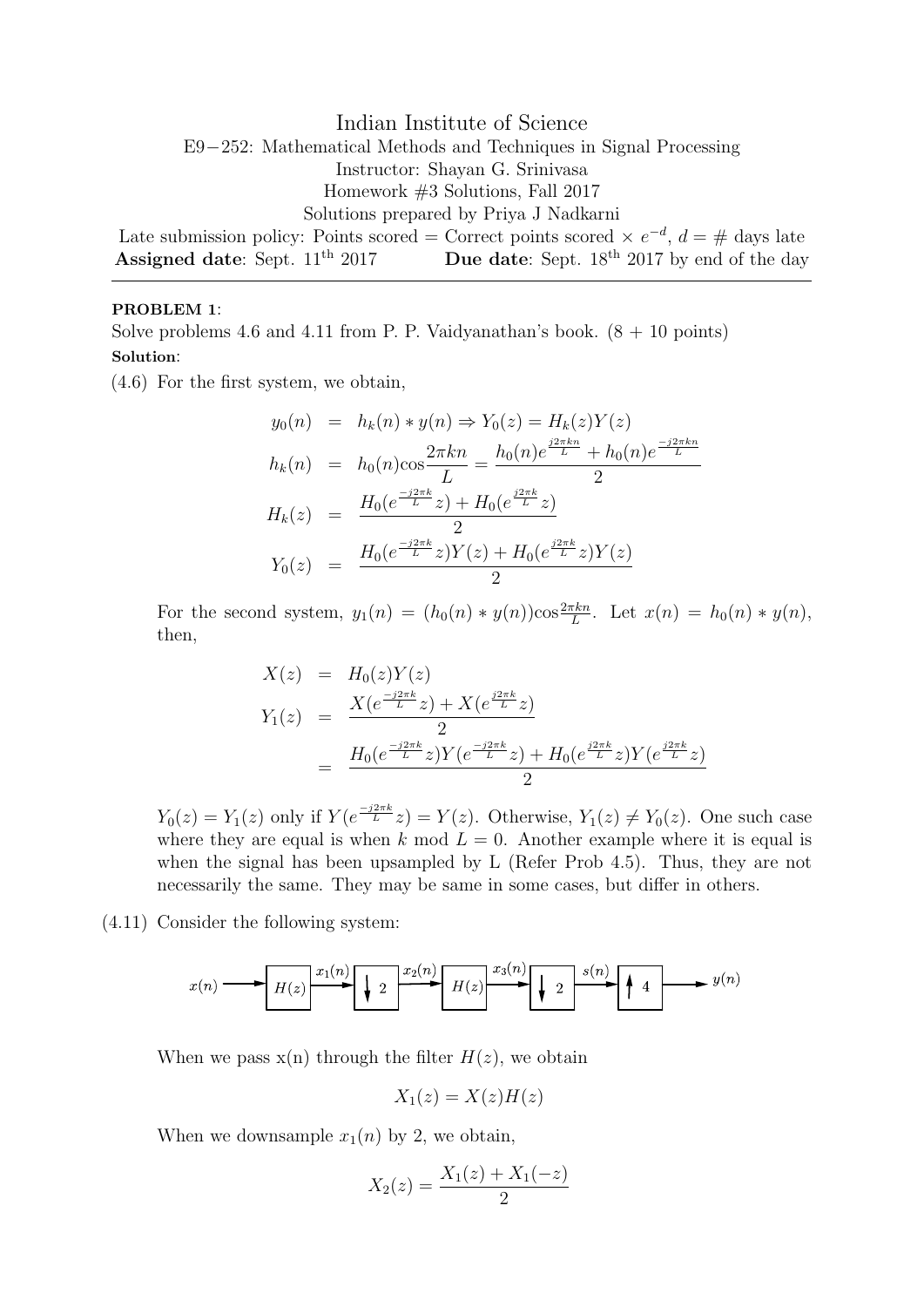When we pass  $x_2(n)$  through the filter  $H(z)$ , we obtain,

$$
X_3(z) = X_2(z)H(z)
$$

When we downsample  $x_3(n)$  by 2, we obtain,

$$
S(z) = \frac{X_3(z) + X_3(-z)}{2}
$$

When we upsample  $s(n)$  by 4, we obtain,

$$
Y(z) = S(z^4)
$$



PROBLEM 2:

Consider the following system:

$$
x(n) \longrightarrow 3 \longrightarrow 13 \longrightarrow H(z) \longrightarrow y(n)
$$